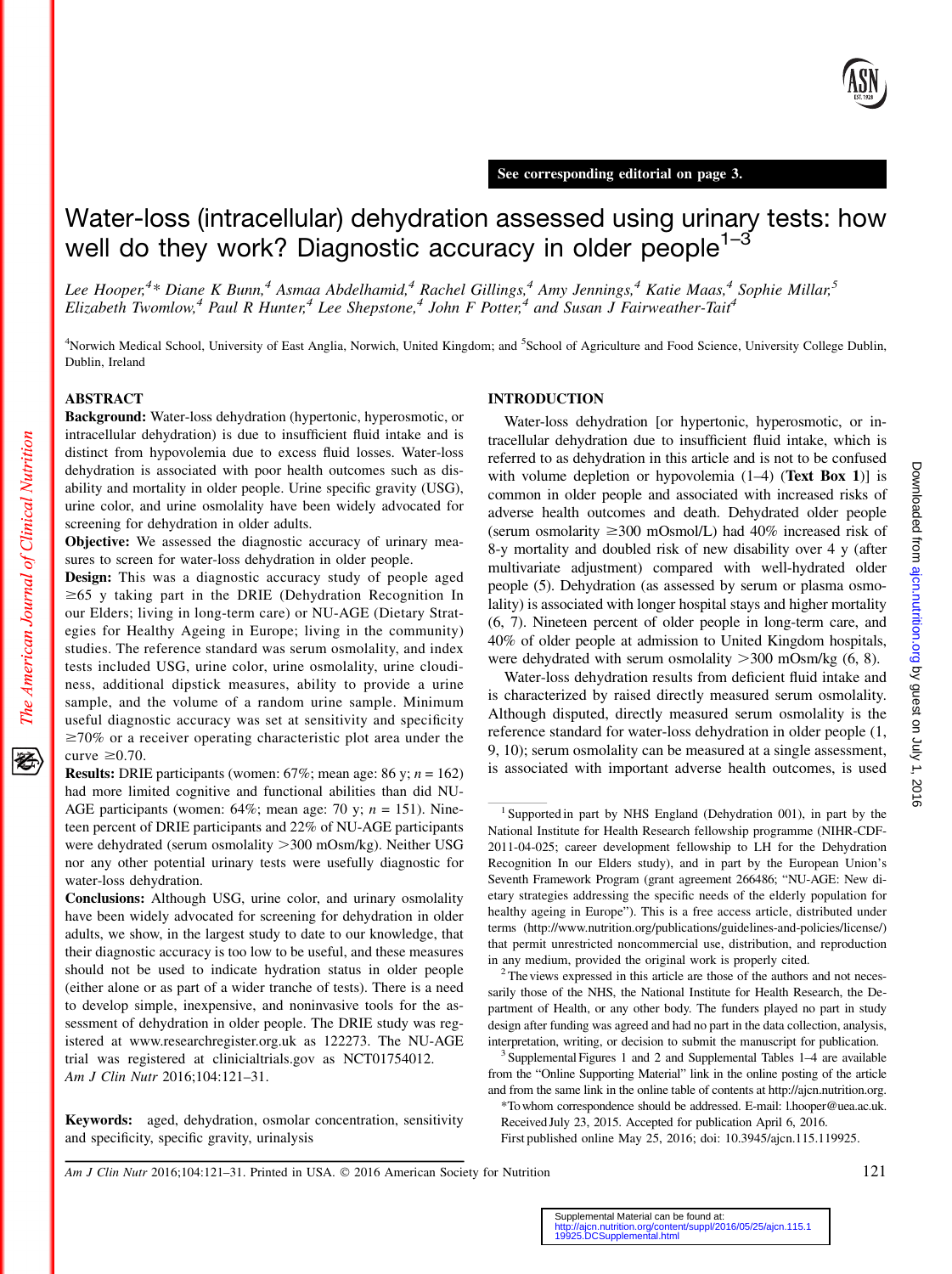# Text Box 1 Key definitions

Dehydration: Also referred to as water-loss, hypertonic, hyperosmotic, or intracellular dehydration. The result of insufficient fluid intake, which leads to an elevation of directly measured serum osmolality and a drop in extracellular fluid volume. Fluid intake is insufficient to replace normal fluid losses through urine, feces, breath, and sweat. In dehydration, body fluids become more concentrated.

Osmolality: Osmotic concentration, expressed as the number of milliosmoles of solute per kilogram of water. Assessed by the degree of freezing point depression, which directly measures the concentration of effective solute.

Directly measured serum osmolality: Normal values for directly measured serum osmolality, indicating euhydration, are 275 to  $\lt$ 295 mOsm/kg, whereas 295–300 mOsm/kg is classified as impending dehydration, and  $>$ 300 mOsm/kg is classified as current dehydration.

Hypovolemia: Decreased blood or plasma volume due to excessive bleeding, loss of plasma, diarrhea, or vomiting. In hypovolemia, the quantity of body fluids decreases, and serum osmolality may remain stable or decrease slightly. Sometimes referred to as extracellular or salt-loss dehydration or volume depletion.

Urinary osmolality: Normal values for urinary osmolality vary with the concentration of urine (higher in more-concentrated urine).

Urine specific gravity: A measure of the density of urine relative to the density of water.

经

physiologically to trigger thirst and renal concentrating capacity, thereby increasing fluid intake and reducing losses, is not affected by failing renal function (common in older people), and directly measures amounts of effective solute in serum or plasma (3, 9, 10). Other proposed reference standards for water-loss dehydration do not work in older adults. In older adults, a sudden weight change is unhelpful because the dehydration development timescale is slow, and weight can be altered for many other reasons (11–13). In the absence of renal dysfunction, plasma blood urea nitrogen:creatinine ratio indexes hydration status relative to protein metabolism, but renal dysfunction is common in older adults (1, 14). Fluid intake can be assessed, but individual fluid needs are unclear and fluid-assessment methods are unreliable (15, 16), and physician assessments may not be reproducible (17). These characteristics make directly measured serum or plasma osmolality the clear reference standard for the assessment of hydration in older people. The US Institute of Medicine stated that "The primary indicator of hydration status is plasma or serum osmolality" (9), and other dehydration authorities concur (1, 10). Although clinicians may not be aware of the importance of directly measured serum osmolality in dehydration, they commonly rely on osmolarity equations, which estimate directly measured serum osmolality, to assess patients.

The early identification, prevention, and treatment of dehydration would likely improve the health of older people and reduce healthcare costs. Serum osmolality, although the reference standard, requires phlebotomy skills and is too invasive for dayto-day monitoring outside of the hospital (18). Urinary markers, particularly specific gravity, urinary osmolality, and color have long been described as clinical indicators of dehydration, with nursing and medical text books, reviews, guidelines and websites aimed at the public advocating their use (19–31). Urinary markers can be assessed with minimal training and expense. However, although urinary tests appear justified in younger adults (12, 32–36), evidence supporting their use in older adults has been weak (37–44). We aimed to assess the diagnostic accuracy of urinary measures in screening for water-loss dehydration in older people by using serum osmolality as the reference standard.

# **METHODS**

Baseline (cross-sectional) data from 2 prospective cohorts were analyzed: the DRIE (Dehydration in our Elders) $<sup>6</sup>$  study</sup> (www.researchregister.org.uk; 122273) and the Dietary Strategies for Healthy Ageing in Europe (NU-AGE) study (clinicialtrials. gov; NCT01754012).

The DRIE study aimed to quantify the diagnostic accuracy of clinical and physical signs of water-loss dehydration in frail older people. Its research methods and ethical procedures have been reported in full (8, 45) and are summarized in the current article. Recruitment and interviews were carried out by LH and DKB from April 2012 to August 2013.

by guest on July 1, 2016 [ajcn.nutrition.org](http://ajcn.nutrition.org/) Downloaded from

Downloaded from ajon.nutrition.org by guest on July 1, 2016

Men and women aged  $\geq 65$  y who were living in residential care, nursing homes, specialist dementia care, or mixed homes in Norfolk and Suffolk, United Kingdom, were eligible. We worked with all care homes that agreed to participate. Within each home, we sent written information and a DRIE general meeting invitation to all residents, relatives, and staff. Residents were asked whether they would like to participate  $(\geq 24$  h later), and all residents who fulfilled the inclusion criteria and wished to participate were accepted. Individuals were excluded if they had renal or heart failure, received palliative care, were unlikely to survive  $\geq$ 3 mo, had a care home manager who reported that the resident did not wish to participate, or were too anxious or unwell to be approached.

Participants signed informed consent if willing to participate and able to demonstrate capacity by answering questions about the study (after discussion of the participant-information sheet). Individuals willing to take part but unable to demonstrate capacity were included when their consultees provided written declaration that the participants would have chosen to take part if they still had capacity. Interviews were only conducted when informed

<sup>&</sup>lt;sup>6</sup> Abbreviations used: DRIE, Dehydration Recognition In our Elders; MMSE, Mini-Mental State Examination; NNUH, Norfolk & Norwich University Hospital NHS Trust; NU-AGE, Dietary Strategies for Healthy Ageing in Europe; ROC, receiver operating characteristic; USG, urine specific gravity.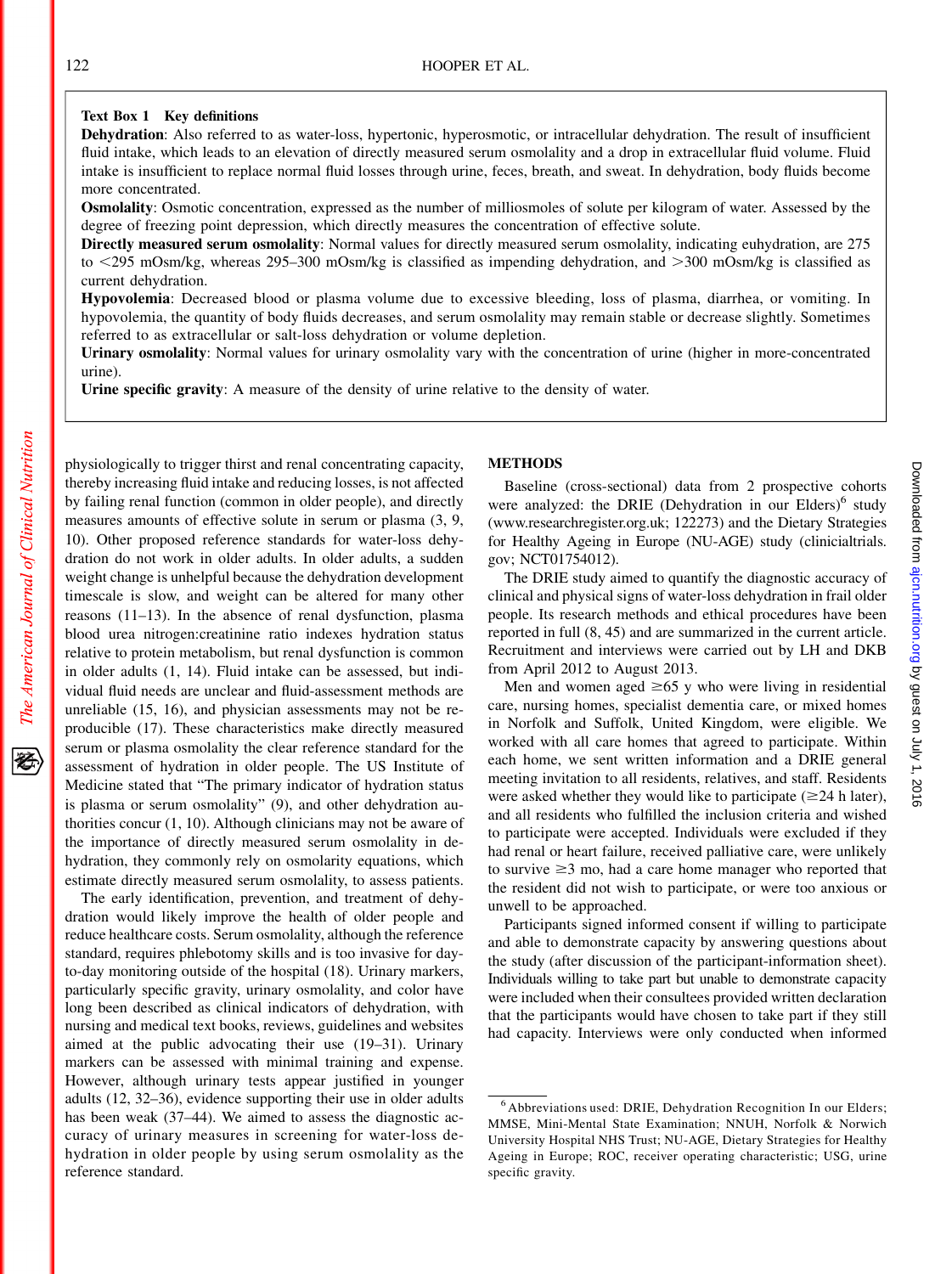consent or consultee agreement was documented and when participants were happy to take part at the time of interview. Participants could withdraw consent, without reasons, at any point verbally or through their behavior.

Interview times were agreed with participants (75 min from 0800 to 2000 in their residential home, usually in their own bedroom). Venepuncture was conducted by LH or DKB [both of whom completed approved training at the Norfolk & Norwich University Hospital NHS Trust (NNUH)]. During the interview, nonfasting venous blood was collected (from an antecubital vein or back of the hand) using needle and syringe after participants had rested while sitting (or occasionally lying)  $\geq 5$  min. If a sample was not obtained at the second attempt, venepuncture was abandoned and the participant excluded. Samples were transferred to BD vacutainer SST Advance tubes inverted several times, transported to the Department of Laboratory Medicine, NNUH, in a temperature-controlled box, delivered within 4 h of collection, and analyzed on arrival. The laboratory was fully accredited with Clinical Pathology Accreditation (United Kingdom) Ltd., had daily internal quality control run with calibrators, and was judged fortnightly against its peers. Directly measured serum osmolality [measured by depression of freezing point using Advance Instruments Model 2020 with a repeatability of  $\pm 3$  mOsm/kg (1 SD) in the 0–400-mOsm region] was assessed in all samples.

Classification of hydration status was based on serum osmolality. Participants were categorized as normally hydrated (serum osmolality 275 to  $\langle 295 \text{ mOsm/kg} \rangle$ , having impending dehydration (295–300 mOsm/kg), or current dehydration ( $>$ 300 mOsm/kg) (1, 12). Seven participants with serum osmolality  $\leq$ 275 mOsm/kg were included in this analysis as being adequately hydrated (although they may have been overhydrated).

The American Journal of Clinical Nutrition

资

Participants were asked to provide a urine sample in a nonsterile container within 120 min of phlebotomy. Urinalysis was conducted with noncontaminated fresh urine. Urine measures included urine specific gravity (USG), determined by dipstick and refractometer (46); urine color; cloudiness; volume; other dipstick tests including glucose, ketones, blood, pH, protein, nitrite, and leukocytes; and reasons for lack of a sample. Training in urinary assessment was conducted within the DRIE study according to the procedures described for the equipment used. Some samples were assessed by both researchers who were blinded to each other's readings; all urinalysis was conducted while blinded to serum osmolality. Blood and urine results were shared with the resident's care home manager and general practitioner.

Serum osmolality measurement was by experienced laboratory staff blind to index test data (with access only to the participant number, birth date, and sex). Birth date, sex, comorbidities (including diabetes), height, weight history, and current medication use were obtained from home records. All diabetes diagnoses were double checked against urine and serum glucose results and medication records, but no additional participants with diabetes were identified. The Barthel Index [used to determined functional status with a scores from 0, implying very limited functional abilities, to 100, indicating functional independence (47)] was assessed using information from staff. The Mini-Mental State Examination (MMSE) (used to assess cognitive function with scores from 0 to 30 with 30 indicating normal cognition) was assessed during the participant interview (48).

Weight was measured during the interview using the care home's scales or the most recent weight obtained from home records.

NU-AGE was a randomized controlled trial that aimed to assess the effects of a year's dietary intervention based on recommendations, specifically developed for the elderly, on markers of inflammation and a series of related health outcomes including cognitive function, physical ability, bone mineral density, body composition, and cardiovascular markers (3, 49, 50). The study was carried out in 5 European centers; the current analysis only includes the 271 participants recruited in Norfolk (United Kingdom) from September 2012 to July 2013.

Recruitment and selection criteria have been reported (50), and Norfolk cohort details are summarized here. Participants were aged 65–79 y; were recruited through local advertisements, publicity, and general practitioner surgeries; were free from frailty (51) and current or recent chronic diseases; were able and willing to provide informed consent; and were free living and responsible for their own shopping, cooking, meal choices, and preparation. At baseline (before the dietary intervention), all participants provided a 24-h urine collection. The final (early morning) collection of this 24-h sample was made on the morning (0730–0930) of the Norwich Clinical Research Trials Unit (CRTU) study day; participants fasted overnight but were encouraged to drink water in the morning. On arrival at the Norwich Clinical Research Trials Unit, participants were weighed and measured, had vascular health measurements (taking 30–60 min) then venepuncture (100 mL by a single venepuncture draw) after which they had breakfast before completing assessments on general health (including age, sex, and diabetes status), cognitive status (MMSE), and physical functioning (using Katz's Activities of Daily Living scale [scores ranging from 0, implying very limited functional abilities, to 6, implying a high degree of independence (52)] and the Instrumental Activities of Daily Living scale (scores ranging from 1 to 8, higher scores indicating better functional ability (53)]). Whole blood was processed immediately (using tubes with clot activator) to give serum samples that were stored at  $-80^{\circ}$ C until serum osmolality assessment.

A standard 24-h urine-collection protocol was followed and included one first morning sample (1% sodium azide solution in a collection bottle). A 1-mL subsample was stored at  $-80^{\circ}$ C until assessed for urine osmolality. When sufficient urine had been frozen and stored, USG by refractometer and dipstick (Multistix; Siemens) and additional dipstick measures (once the sample was fully defrosted and mixed) were assessed by LH, AA or SM, using the same techniques and equipment used in DRIE. Some samples were assessed by several raters for an interrater reliability assessment. Stored samples were too small for assessment of urine color. Serum and urinary osmolalities were assessed in the same laboratory as DRIE serum samples, using the same methods. Index tests were carried out with researchers blind to serum osmolality (reference standard) results.

### Ethics approval

DRIE was approved by the United Kingdom National Research Ethics Service Committee London–East Research Ethics Committee (11/LO/1997). The NU-AGE protocol was approved by the National Research Ethics Committee–East of England (12/EE/0109). All study procedures for both studies were in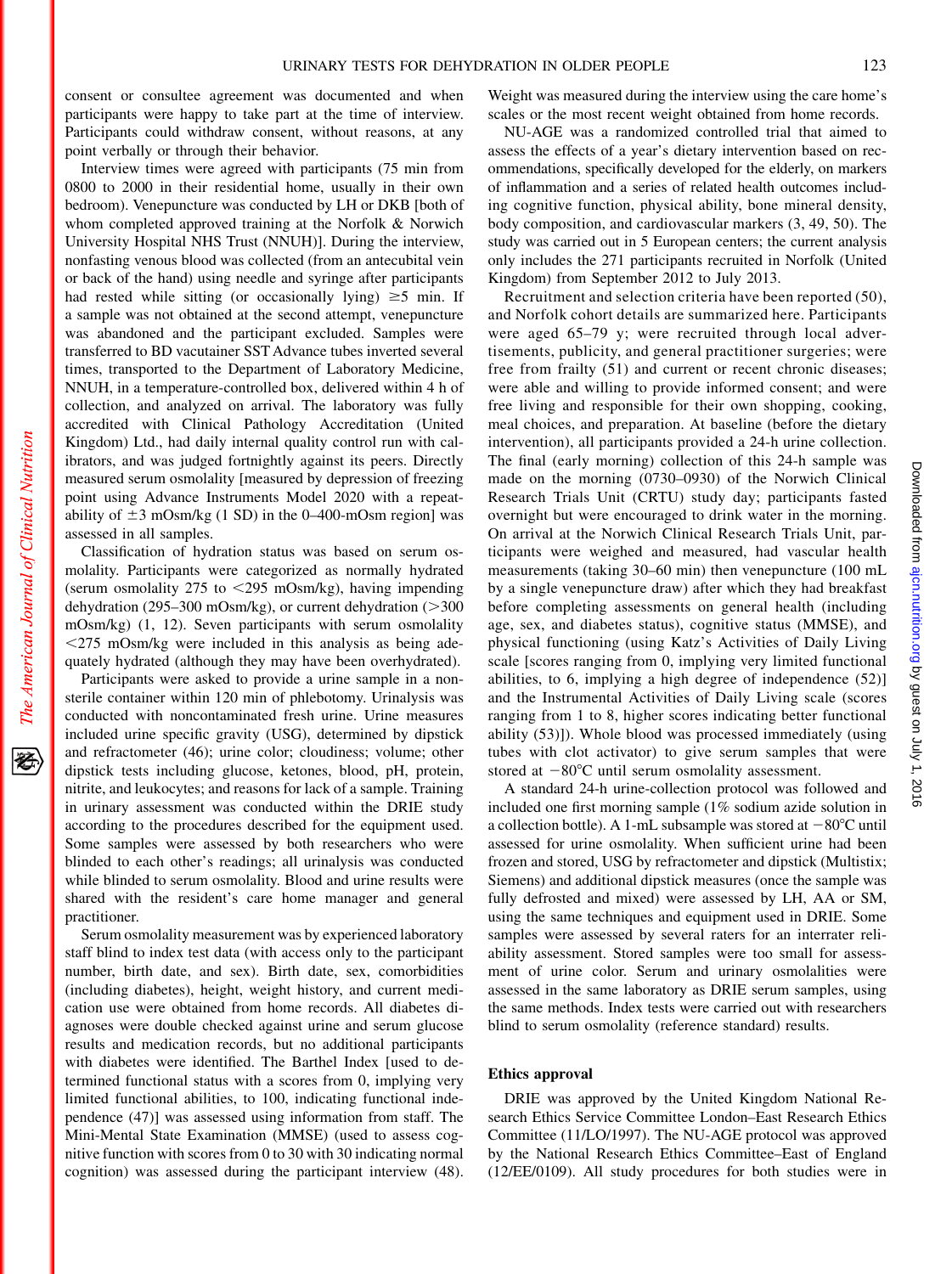accordance with the ethical standards of the Helsinki Declaration. All NU-AGE participants gave informed consent before participating, whereas DRIE included participants who gave their own informed consent and also some who were unable to give informed consent (the process of inclusion of these participants, as previously described, was approved by our ethics committee).

# Statistical analyses

Data were entered into a Microsoft Access database, cleaned, and transferred to SPSS software (version 22; IBM) and STATA software (IC 11.2; StataCorp) for analysis. All statistical analyses, including cleaning of the dataset, descriptive statistics, and assessment of diagnostic accuracy, were duplicated by different people to ensure analytic accuracy. Primary tests of interest were USG (assessed using a refractometer and dipstick in both data sets), urine color (assessed in DRIE only), urinary osmolality (assessed in NU-AGE only), and the ability to provide a urine sample (assessed in DRIE only, including inability for any reason, because of incontinence, or despite attempting to provide a sample). Other potentially useful tests were analyzed when available including additional dipstick measures (of glucose, ketones, blood, pH, protein, nitrite, and leukocytes) and volume of a single urine sample. We assessed the utility of these tests in screening for current dehydration (directly measured serum osmolality  $>300$  mOsm/kg) and impending and current dehydration (serum osmolality  $\geq$ 295 mOsm/kg). We used  $\kappa$  (weighted when there were  $\geq$ 3 ordered categorical choices) to assess the interrater agreement.

We created receiver operating characteristic (ROC) curves for all tests and for both current and impending and current dehydration to assess the AUC (with 95% CIs). To have a reasonable diagnostic accuracy,  $ROC_{AUC} \ge 0.70$  was required. For each test, we also checked whether there was any cutoff at which sensitivity and specificity were both  $\geq 70\%$  and calculated the relevant positive and negative likelihood ratios. We intended to calculate positive and negative predictive values, diagnostic ORs, pretest and positive and negative posttest probabilities for potentially useful tests ( $ROC_{AUC} \ge 0.70$  or sensitivity and specificity  $\geq 70\%$ ). Analysis and reporting of the study was in accordance with the standards for reporting of diagnostic accuracy (54).

# RESULTS

#### Study flows

# DRIE

The American Journal of Clinical Nutrition

资

A total of 365 residents expressed interest in taking part in DRIE of whom 160 provided informed consent. Consultees of the remaining 205 residents were asked for their agreement, which was obtained for 96 (Figure 1). Of these 256 residents with written consent or agreement, interviews were initiated with 232 (24 residents changed their mind, their health worsened, or they died between consent and interview), and venepuncture failed in 31, which left 201 participants with directly measured serum osmolality. Of these, 3 results were incorrect (caused by malfunction in semiautomatic sample handling), and 3 participants were later shown to have had heart failure, which left 195 participants

included in this analysis of whom 162 provided urine samples. Reasons for noncollection of urine samples included inability to produce a urine specimen in an appropriate container or while researchers were on site or inability to produce a specimen uncontaminated with feces.

## NU-AGE

Of 301 participants screened, 14 did not meet the inclusion criteria. Of the 287 eligible volunteers, 12 withdrew, blood samples could not be obtained for 3, and one participant was undergoing hospital tests. A total of 271 participants took part in baseline interviews and were randomly assigned. Serum osmolality was measured for 238 participants (for logistic reasons, serum osmolality was analyzed before the final 21 participants were recruited, and 12 samples appeared hemolyzed and, thus, were not analyzed). Of these, 221 had samples available for assessment of urine osmolality (urinary hydration measures were not primary NU-AGE outcomes and, thus, were measured when backup urine samples were available), and 151 had enough additional urine for USG analysis.

#### Participant characteristics

DRIE participants (Table 1) were 67% women, aged 65–105 y (mean  $\pm$  SD age: 85.8  $\pm$  7.9 y) with the full range of cognitive and functional status. BMI (in kg/m<sup>2</sup>) ranged from 15.5 to 44.4, and 17% of participants had diagnosed diabetes. Nineteen percent had current dehydration, and a further 27% impending dehydration, which left 54% normally hydrated.

NU-AGE participants (Table 2) were also predominantly women (64%) and younger (aged 65–79 y; mean  $\pm$  SD age: 70.1  $\pm$  4.0 y). NU-AGE participants were more cognitively able than DRIE participants (mean  $\pm$  SD MMSE score: 28.4  $\pm$  1.5 in NU-AGE compared with  $21.8 \pm 5.7$  in DRIE). Functionally, NU-AGE participants were also more able [Activities of Daily Living score: 4–6; median, 6.0 (the top score); Instrumental Activities of Daily Living score: 4–8; mean: 6.9] with low levels of diabetes (3%). Mean BMI was higher with fewer outliers (mean  $\pm$  SD:  $26.8 \pm 4.0$  in NU-AGE compared with  $25.6 \pm 5.6$  in DRIE). A total of 22% of participants had current dehydration, an additional 41% had impending dehydration, and only 37% were normally hydrated. NU-AGE subgroups in whom we were able to assess the diagnostic accuracy of urinary measures were similar to the main population in age, sex, and cognitive, functional, and nutritional status, but more of those who had USG measured had current or impending dehydration than in the total cohort. No adverse events were reported in either study, although participants occasionally suffered bruising as a result of the blood draw.

#### CVs and interrater reliability

We sent 19 disguised, duplicate serum osmolality samples to the NNUH laboratory (from June 2014 to January 2015, duplicates were taken from the same blood draw in separate tubes with different sample numbers, dates of birth, and collection times among other samples). The laboratory quote their CV for serum osmolality analysis (at all levels) as 0.9%, whereas the mean CV for these 19 duplications was better at 0.58%.

In the 16 mo of DRIE, LH and DKB assessed 11 urinary samples in duplicate. During NU-AGE urinary analyses (which occurred over 10 h), LH and AA assessed 13 samples in duplicate.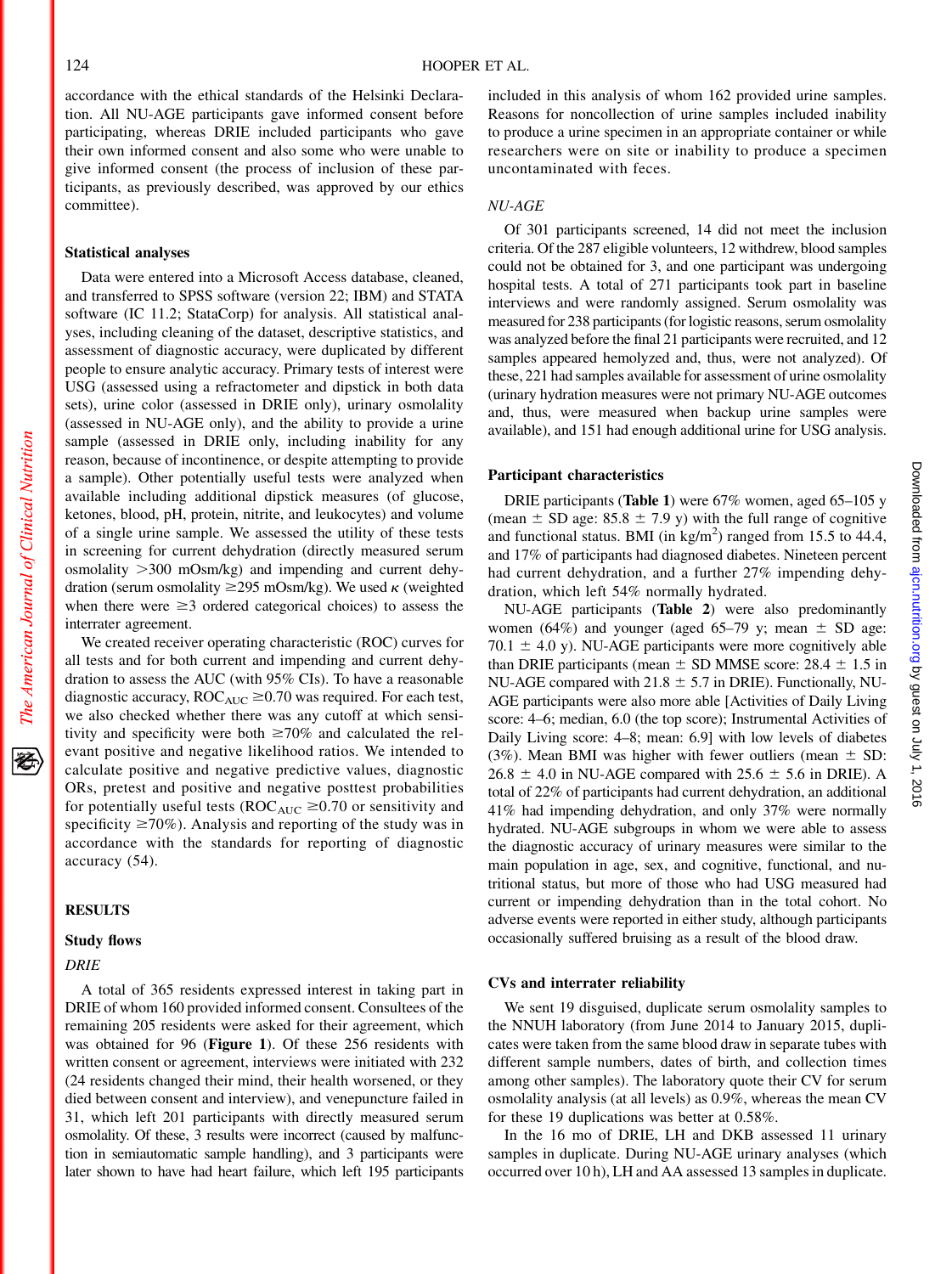

FIGURE 1 Flow charts for DRIE and NU-AGE (Norfolk cohort) studies in relation to urinary analyses (54). dis, disease; DRIE, Dehydration Recognition In our Elders; NSAID, nonsteroidal anti-inflammatory drug; NU-AGE, Dietary Strategies for Healthy Ageing in Europe study.

The interrater agreement was  $>0.60$  (classified as substantial or almost perfect) for urine cloudiness (in DRIE), glucose, USG by dipstick and refractometer, blood, nitrite, and leukocytes (Supplemental Table 1). In both studies the reproducibility of the assessment of urine color, pH, and protein was low. For protein analyses, assessors showed that negative and trace readings were interchangeable, and if we assumed negative and trace readings were equivalent, we had perfect agreement.

# Diagnostic accuracy of urinary tests

None of the urinary measures had an  $ROC_{AUC} > 0.7$  in diagnosis of current dehydration  $[>300 \text{ mOsm/kg}$  (Table 3); ROC plots for USG, urine osmolality, and urine color are shown in Figure 2, and all urinary measures are shown in Supplemental **Figure 1** or impending and current dehydration ( $\geq$ 295 mOsm/kg) (Supplemental Table 2, Supplemental Figure 2) in either data set. USG assessed by both refractometer and dipstick did have limited diagnostic utility ( $\text{ROC}_{\text{AUC}}$  statistically significantly  $>0.5$ ) in diagnosing impending and current dehydration but not current dehydration as did urinary osmolality, glucose, and pH in some analyses but not in others. Urine color, the lack of provision of a urine sample (for any reason, for incontinence, or despite trying), and other dipstick tests did not appear to have any useful diagnostic characteristics for dehydration.

None of the potential tests at any cutoff and for either current dehydration or impending and current dehydration had both sensitivity and specificity  $\geq$  70% (Supplemental Tables 3 and 4). Because there were no potentially useful tests, we did not calculate additional diagnostic variables.

# TABLE 1

Baseline characteristics of the whole DRIE cohort (all participants were living in residential care) and for participants who did and did not provide urine samples<sup>1</sup>

|                                             | Full DRIE population<br>$(n = 195)$        | DRIE participants with urine<br>samples $(n = 162)$ | DRIE participants without urine<br>samples $(n = 33)$ |
|---------------------------------------------|--------------------------------------------|-----------------------------------------------------|-------------------------------------------------------|
| Age, y                                      | $85.8 \pm 7.9 (65 - 105)^2$                | $86.3 \pm 7.8$ (65.0–105.5)                         | $83.4 \pm 7.9$ (69.4–100.5)                           |
| Women, $n$ $(\%)$                           | 130(67)                                    | 109(67)                                             | 21(64)                                                |
| MMSE                                        | $21.8 \pm 5.7$ (0-30) $[187]$ <sup>3</sup> | $22.4 \pm 5.5$ (0-30) [160]                         | $18.6 \pm 5.9$ (7-28) [27]                            |
| Barthel Index                               | $67.1 \pm 26.4 \ (0-100)$                  | $70.6 \pm 24.9$ (5-100)                             | $49.8 \pm 26.9$ (0-100)                               |
| Weight, kg                                  | $68.5 \pm 17.0$ (38.8–123.4)               | $68.0 \pm 17.0$ (38.8–123.4)                        | $71.2 \pm 17.5 (40.7 - 110.5)$                        |
| BMI, $\text{kg/m}^2$                        | $25.6 \pm 5.6$ (15.5–44.4)                 | $25.2 \pm 5.4$ (15.5–44.4)                          | $27.1 \pm 6.8$ (17.4–42.0)                            |
| Diabetes, $n$ (%)                           | 34(17)                                     | 29(18)                                              | 5(15)                                                 |
| Directly measured serum osmolality, mOsm/kg | $292.5 \pm 9.3$ (265-314)                  | $292.3 \pm 9.1 (266 - 314)$                         | $293.1 \pm 10.1 (265 - 307)$                          |
| Serum osmolality, mOsm/kg, $n$ (%)          |                                            |                                                     |                                                       |
| < 295                                       | 105(53.8)                                  | 88 (54.3)                                           | 17(51.5)                                              |
| 295–300                                     | 52(26.7)                                   | 44 (27.2)                                           | 8(24.2)                                               |
| >300                                        | 38 (19.5)                                  | 30(18.5)                                            | 8(24.2)                                               |

<sup>1</sup>Data include all relevant participants unless otherwise noted. DRIE, Dehydration Recognition In our Elders; MMSE, Mini-Mental State Examination.  $2$ Mean  $\pm$  SD; range in parentheses (all such values).

 $3n$  values in brackets.

经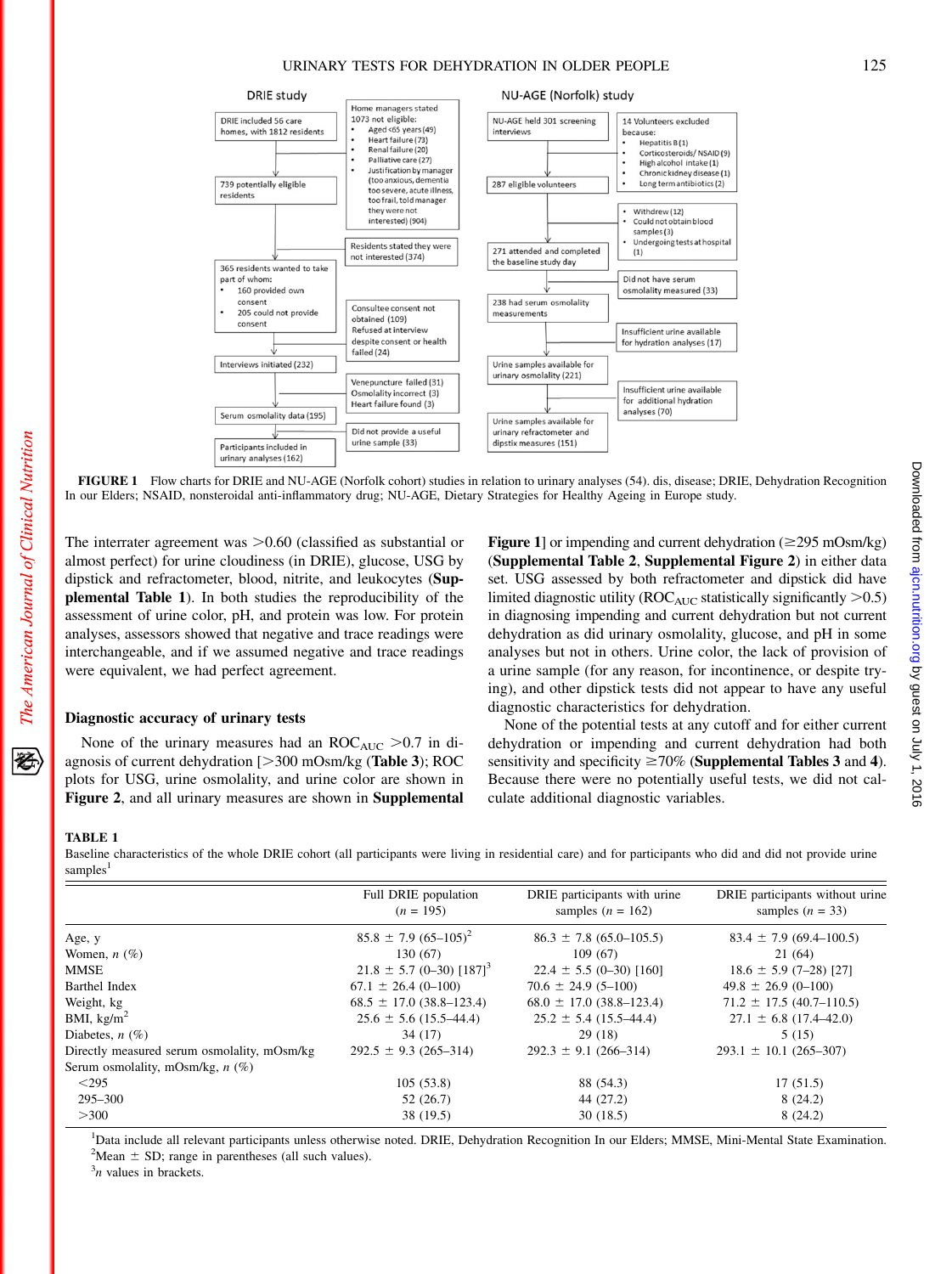# TABLE 2

Baseline characteristics of whole NU-AGE Norwich cohort (all participants were free living)<sup>1</sup>

|                                                |                                              | NU-AGE participants with             | NU-AGE participants              |
|------------------------------------------------|----------------------------------------------|--------------------------------------|----------------------------------|
|                                                | Full NU-AGE population                       | serum osmolality and urine           | with serum and                   |
|                                                | $(n = 271)$                                  | dipstick / refractometer $(n = 151)$ | urine osmolality ( $n = 221$ )   |
| Age, y                                         | $70.1 \pm 4.0 (65 - 79)^2$                   | $70.2 \pm 4.0$ (65-79)               | $70.1 \pm 4.0$ (65–79)           |
| Women, $n$ $(\%)$                              | 173 (64)                                     | 94 (62)                              | 138 (62)                         |
| MMSE                                           | $28.4 \pm 1.5$ (17-30)                       | $28.4 \pm 1.7 \ (17 - 30)$           | $28.4 \pm 1.6$ (17-30)           |
| ADL                                            | $5.9 \pm 0.2$ (4-6)                          | $6.0 \pm 0.2$ (4-6)                  | $6.0 \pm 0.2$ (5-6)              |
| Weight, kg                                     | $74.0 \pm 13.7 (47.6 - 128.5)$               | $73.1 \pm 13.4 (47.6 - 109.1)$       | $74.0 \pm 14.0 \ (47.6 - 128.5)$ |
| BMI, $\text{kg/m}^2$                           | $26.8 \pm 4.0$ (18.4–42.9)                   | $26.6 \pm 3.8$ (19.7–42.9)           | $26.7 \pm 4.1 (18.9 - 42.9)$     |
| Diabetes, $n$ (%)                              | 7(3)                                         | 2(1)                                 | 6(3)                             |
| Directly measured serum<br>osmolality, mOsm/kg | $296.0 \pm 7.0$ (269–323) [238] <sup>3</sup> | $296.9 \pm 7.2$ (269-323)            | $295.4 \pm 6.2 (269 - 311)$      |
| Serum osmolality,                              |                                              |                                      |                                  |
| mOsm/kg, $n$ (%)                               |                                              |                                      |                                  |
| < 295                                          | 88 (37.0)                                    | 43(28.5)                             | 83 (37.6)                        |
| 295–300                                        | 97 (40.8)                                    | 70 (46.4)                            | 96 (43.4)                        |
| >300                                           | 53(22.3)                                     | 38 (25.2)                            | 42 (19)                          |

<sup>1</sup>Data include all relevant participants unless otherwise noted. ADL, Activities of Daily Living; MMSE, Mini-Mental State Examination; NU-AGE, Dietary Strategies for Healthy Ageing in Europe. <sup>2</sup>

 $^{2}$ Mean  $\pm$  SD; range in parentheses (all such values).

 $3n$  in brackets.

# DISCUSSION

The American Journal of Clinical Nutrition

经

In the largest study to date, to our knowledge, that assessed the diagnostic accuracy of urinary analyses as markers of dehydration in older people living in the community and long-term care, we found that urinalyses had little diagnostic value. Although USG (by refractometer or dipstick) was better than chance at diagnosing impending and current (but not current) dehydration in both DRIE and NU-AGE participants, neither USG nor any of the other potential tests had an ROC<sub>AUC</sub>  $\geq 70\%$  or sensitivity and specificity  $\geq 70\%$  at any cutoff and for either current dehydration or impending and current dehydration.

## Strengths and weaknesses of the study

We assessed urinary measures in 2 cohorts of older people with different characteristics and with urine collected in different ways (24-h samples taken over the day before the blood sample and frozen; and urine samples taken from 30 min before to 120 min after phlebotomy and analyzed fresh). The stability of urine samples to freezing, thaw cycles, and the speed of freezing have been studied, and urinary characteristics appeared to be stable in the handling of both DRIE and NU-AGE samples (55, 56). The reproducibility of serum osmolality, which was our reference standard, was high with an experimental CV of 0.58%. The interrater reliability was high for most urinary tests with exceptions being urinary color, pH, and protein. Protein readings were all either negative or trace, and we had already decided, as raters, that negative and trace readings could not be distinguished. Other researchers have described difficulties in duplicating the assessment of urinary color despite training and repeated checks. However, if a measure is not reproducible between 2 trained researchers in standardized conditions, it is unlikely to be useful as an assessment tool in community and long-term care settings. Urine color may be altered by medications (including senna, warfarin, amitriptyline, indomethacin, and vitamins B and C), foods (beet, blackberries, rhubarb, fava beans, carrots, and asparagus), and medical conditions, which could alter any relation between urine color and hydration status.

We used serum osmolality as the reference standard for waterloss dehydration (1, 3, 9, 10), but its use has been disputed (24), and the debate has not yet been fully resolved (57, 58). Our physiologic model (1, 3, 10, 59) is that, when humans drink toolittle fluid, their extracellular fluid volume drops while the amount of solute (mainly electrolytes) remains constant, and thus, the serum solute concentration (osmolality) rises. Because osmolality must equalize through body fluids (and thus, the measurement of serum osmolality effectively measures the osmolality of all body fluids), and because most osmotically active solutes cannot easily pass across cell membranes, water flows from inside cells into extracellular fluid. This process moderates the serum osmolality rise, thereby increasing the osmolality within cells (hence, intracellular dehydration) and causes cells to shrink as water migrates. The overall effect of drinking too little fluid is a rise in the osmolality of all intracellular and extracellular body fluids and a decrease in the volumes of both intracellular fluid and extracellular fluid (12, 35). Both shrinking and concentration within cells and the reduction in extracellular volume may have health consequences.

In young, healthy humans, the rise in osmolality is corrected quickly as cellular osmoreceptors detect raised osmolality, signifying limited fluid intake, triggering both thirst and vasopressin (or antidiuretic hormone) release. Vasopressin acts locally and as a diffusible signal across neurosecretory and presympathetic neuronal populations, leading to integrated volume regulation via renal fluid conservation, which results in more-concentrated urine, darker color, raised urinary osmolality and specific gravity, and lower urine volume (60). This protective response to dehydration appears to work well in young adults (12, 32–36), but our data suggest it works less well in older adults.

In hypovolemia, the main cause of fluid shortage is increased fluid loss (e.g., due to secretory diarrhea or vomiting), and serum is depleted of both fluid and electrolytes. Because serum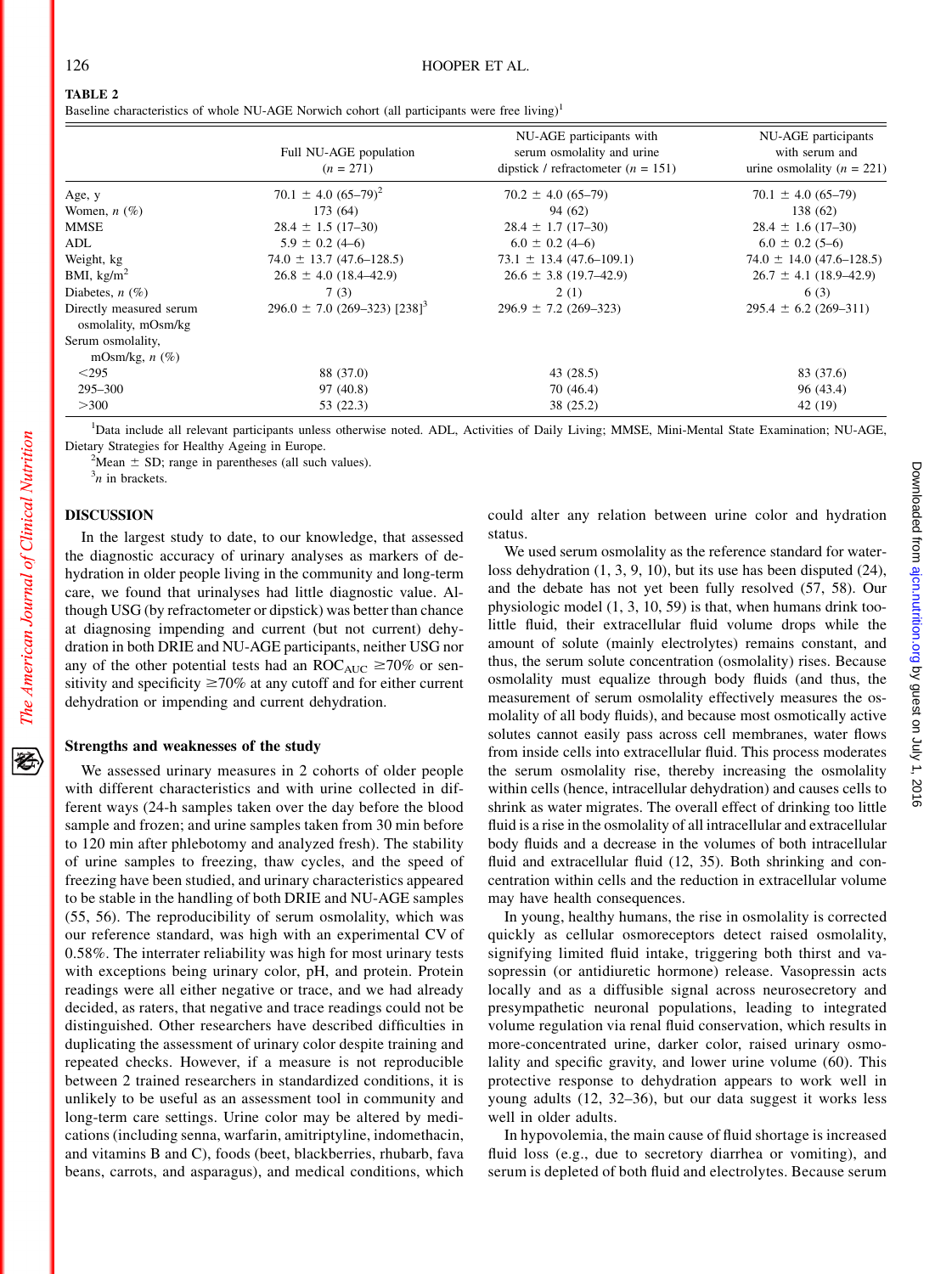$ROC_{AUC}$  for urinary measures, assessing diagnostic accuracy of assessment of current dehydration (directly measured serum osmolality  $>$ 300 mOsm/kg)<sup>1</sup>

| Test                                     | DRIE data                                 |                                                                 | NU-AGE data          |                                                                 |
|------------------------------------------|-------------------------------------------|-----------------------------------------------------------------|----------------------|-----------------------------------------------------------------|
|                                          | ROC <sub>AHC</sub><br>$(95\% \text{ CI})$ | Any cutoff with<br>sensitivity and<br>specificity $\geq 70\%$ ? | $ROC_{AIC}$ (95% CI) | Any cutoff with<br>sensitivity and<br>specificity $\geq 70\%$ ? |
| USG via refractometer                    | $0.59(0.48 - 0.71)$                       | N <sub>0</sub>                                                  | $0.53(0.41-0.64)$    | N <sub>0</sub>                                                  |
| USG via dipstick                         | $0.58(0.48 - 0.69)$                       | N <sub>0</sub>                                                  | $0.55(0.46 - 0.65)$  | N <sub>0</sub>                                                  |
| Urinary osmolality                       | Not assessed                              |                                                                 | $0.56(0.46 - 0.66)$  | N <sub>0</sub>                                                  |
| Urine color                              | $0.51(0.39 - 0.62)$                       | N <sub>0</sub>                                                  | Not assessed         |                                                                 |
| Urine volume                             | $0.54(0.41 - 0.67)$                       | N <sub>0</sub>                                                  | Not assessed         |                                                                 |
| Urinary cloudiness                       | $0.47(0.38 - 0.56)$                       | N <sub>0</sub>                                                  | Not assessed         |                                                                 |
| Urinary glucose                          | $0.59(0.51-0.66)$                         | N <sub>0</sub>                                                  | $0.51(0.49 - 0.54)$  | N <sub>o</sub>                                                  |
| Urinary ketones                          | $0.51(0.46 - 0.56)$                       | N <sub>0</sub>                                                  | No data              | No data                                                         |
| Urinary blood                            | $0.50(0.41 - 0.58)$                       | N <sub>0</sub>                                                  | $0.49(0.46 - 0.52)$  | No                                                              |
| Urinary pH                               | $0.61(0.51-0.70)$                         | N <sub>0</sub>                                                  | $0.58(0.48 - 0.68)$  | N <sub>0</sub>                                                  |
| Urinary protein                          | $0.47(0.36 - 0.58)$                       | N <sub>0</sub>                                                  | $0.49(0.40-0.59)$    | N <sub>0</sub>                                                  |
| Urinary nitrite                          | $0.46(0.40-0.53)$                         | N <sub>0</sub>                                                  | $0.51(0.47-0.55)$    | N <sub>0</sub>                                                  |
| Urinary leukocytes                       | $0.42(0.33 - 0.51)$                       | N <sub>0</sub>                                                  | $0.53(0.43 - 0.63)$  | N <sub>0</sub>                                                  |
| No urine sample<br>provided (any reason) | $0.53(0.45-0.60)$                         | N <sub>0</sub>                                                  | Not assessed         |                                                                 |
| No urine sample<br>as incontinent        | $0.51(0.46 - 0.56)$                       | N <sub>0</sub>                                                  | Not assessed         |                                                                 |
| No urine sample<br>although tried        | $0.53(0.48 - 0.57)$                       | N <sub>0</sub>                                                  | Not assessed         |                                                                 |

<sup>1</sup>No data denotes that none of the participants had a nonnegative finding. Not assessed denotes that this measure was not assessed in this cohort. USG assessed with the use of refractometer (Atago manual Master-URC/NM clinical refractometer) was calibrated from 1.000 to 1.050 in units of 0.001, read by eye, and calibrated against distilled water daily (46). USG assessed with the use of a dipstick (Siemens Multistik 8SG dipstick) was read by eye with options of 1.000, 1.005, 1.010, 1.015, 1.020, 1.025, and 1.030. Urine color (range: 1–8) was assessed with the use of color charts (Human Hydration LLC; www. hydrationcheck.com) with urine decanted into a 30-mL clear container held up in the light against a white background. Urine volume was assessed with the use of a random urine sample. Urine cloudiness was defined as clear, partially cloudy, or cloudy. The following variables were determined with the use of a dipstick (Siemens Multistik 8SG dipstick): glucose [negative or 5.5 (trace), 14, 28, 55, or  $\geq$ 111 mmol/L]; ketones [negative or 0.5 (trace), 1.5, 4, 8, or  $\geq$ 16 mmol/L]; blood [negative or 10 (trace), 80 (nonhemolyzed), 10 (trace), 25, 80, or 200 (hemolyzed) erythrocytes/ $\mu$ L]; pH (5.0, 6.0, 6.5, 7.0, 7.5, 8.0, or 8.5); protein (negative, trace, or 0.3, 1, 3, or  $\geq 20$  g/L); nitrite (negative or positive); and leukocytes [negative or 15 (trace), 70, 125, or 500 leukocytes/ $\mu$ L]. DRIE, Dehydration Recognition In our Elders; NU-AGE, Dietary Strategies for Healthy Ageing in Europe; ROC, receiver operating characteristic; USG, urine specific gravity.

osmolality does not alter greatly, fluid is not moved from the cells and, thus, does not compensate for the reduced serum volume, resulting in greater serum volume depletion, whereas cells are less affected. A 1-L fluid shortage would lead to  $\sim$  1-L serum or plasma fluid depletion in hypovolemia or to  $a \sim 0.33$ -L serum or plasma fluid depletion in dehydration (the additional 0.67 L is lost from within cells) (10, 59). Although plasma volume reduction is clearly part of the pathogenesis of the effects of dehydration, measuring the reduction would not have added much value to our research. Measurement of the plasma volume reduction, instead of osmolality, would lead to confusion about whether a drop in extracellular fluid volume was due to a small excess loss (hypovolemia) or a relatively much larger fluid-intake deficit (dehydration). A mixed model of dehydration in which fluid is limited in young adults exercising in heat (sweating heavily such that electrolytes are modestly reduced, a common model for dehydration) would lead to smaller rises in serum osmolality and, thus, a greater relative volume depletion than would fluid restriction alone. However, it is doubtful that this mixed model is particularly relevant to the elderly population in whom the primary driver is inadequate fluid intake. Although this physiologic model of dehydration suggests that serum osmolality is the appropriate reference standard for water-loss dehydration, this is not

completely certain. If another reference standard is shown to better diagnose insufficient drinking in older adults, the diagnostic accuracy of urinary indexes in older adults will need to be retested against this new standard.

A strength of this study is the clarity over the type of dehydration being discussed. There has often been confusion when the term dehydration is used between what the authors of this article would term dehydration (also called water loss and hypertonic or intracellular dehydration) and hypovolemia (also called salt loss, extracellular dehydration, or volume depletion) (1–4). We separated out these 2 related but distinct conditions and reported the results on dehydration but not on hypovolemia, believing that, to make progress in research on dehydration, we need to be specific. Dehydration as a result of low fluid intake in older adults is very common, is linked to poor outcomes, needs to be identified to prevent these poor outcomes, but is poorly characterized in older adults. Reduced fluid intake is common in older adults for a variety of physiologic and social reasons, but the remedy for dehydration is increased fluid intake (i.e., drinking more). Increasing fluid intake in older adults, in itself, is not simple (61) but also is not medical (although dehydration can lead to medical problems); dehydration ranks with other nutritional deficiencies. Dehydration is a common nutritional deficiency in older adults. In contrast, hypovolemia is a medical by guest on July 1, 2016 [ajcn.nutrition.org](http://ajcn.nutrition.org/) Downloaded from

Downloaded from ajon.nutrition.org by guest on July 1, 2016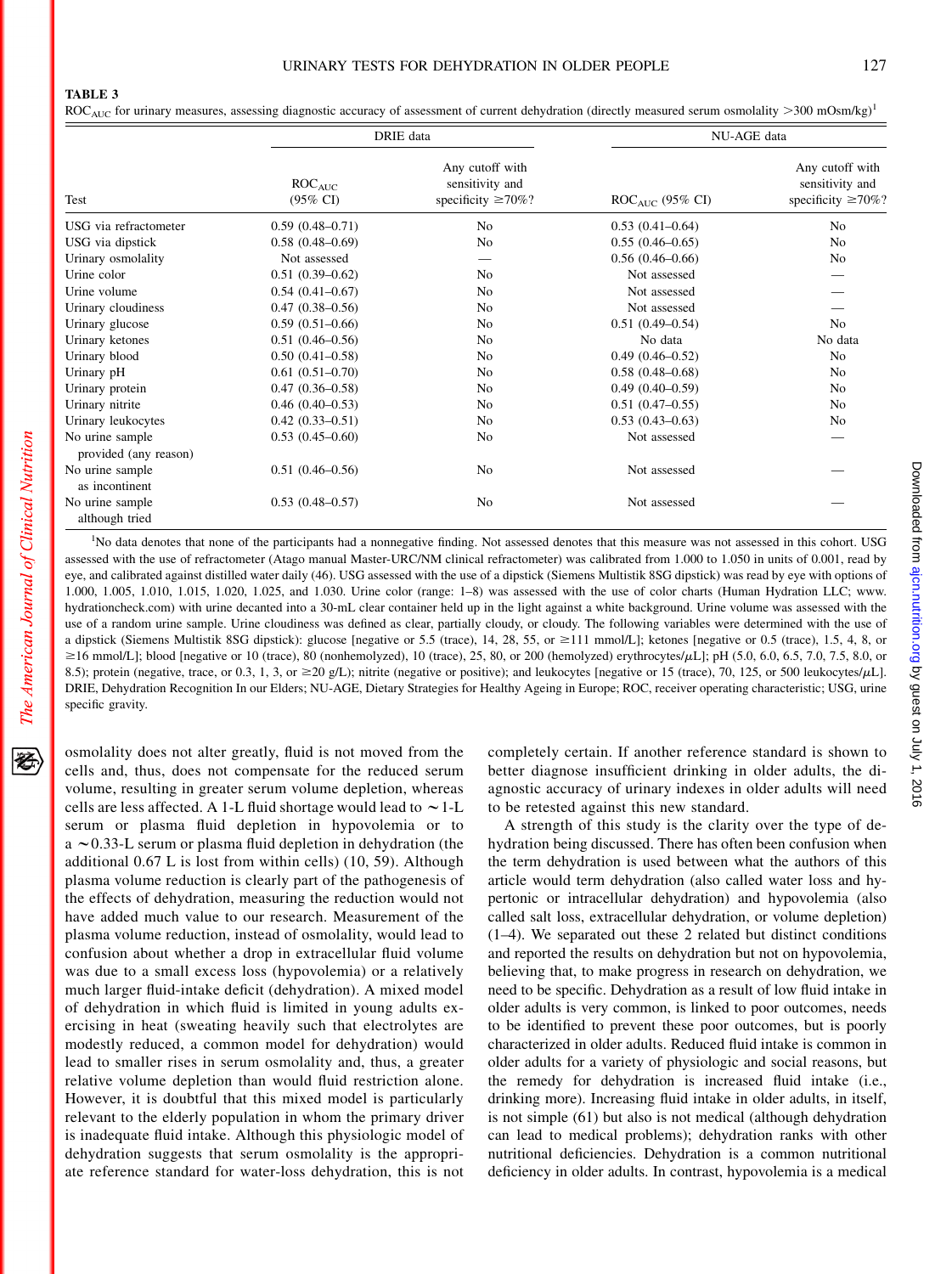

Downloaded from ajon.nutrition.org by guest on July 1, 2016 by guest on July 1, 2016 [ajcn.nutrition.org](http://ajcn.nutrition.org/) Downloaded from

FIGURE 2 ROC plots for USG, urine osmolality, and urine color for DRIE and NU-AGE data, current dehydration (>300 mOsm/kg). Numbers of participants for each analysis were as follows: for DRIE USG assessed with the use of both a refractometer and dipstick,  $n = 162$ ; for DRIE urine color,  $n = 162$ ; for NU-AGE USG assessed with the use of both a refractometer and dipstick,  $n = 151$ ; and for NU-AGE urine osmolality:  $n = 221$ . DRIE, Dehydration Recognition In our Elders; NU-AGE, Dietary Strategies for Healthy Ageing in Europe; ROC, receiver operating characteristic; USG, urine specific gravity.

condition that is often due to excessive loss of body fluids such as blood or diarrhea.

# Strengths and weaknesses in relation to other studies and their findings

These findings are consistent with the findings from previous small studies on the utility of urinary measures in screening for dehydration. A recent systematic review assessed the diagnostic accuracy of signs and tests compared with hydration status in older people and collated published studies and data sets for the assessment of diagnostic accuracy (62). Within the review, 2 small studies (21 and 13 participants) assessed USG against serum osmolality (62–64), and urinary color was assessed in 3 small studies (17, 40, and 13 participants) (62, 64, 65) without diagnostic utility. Urine osmolality was assessed against directly measured serum osmolality in 5 small studies, and only one of these studies, in 13 healthy older people, suggested potentially useful sensitivity of 80% and specificity of 67% but with very wide CIs (64). The other studies, with sample sizes between 17 and 43 participants, did not suggest useful diagnostic utility (65– 67). Similarly, urine-volume measures were not diagnostically helpful in 4 small studies (63, 65–67) of 17–43 participants. Several studies have also assessed urinary measures against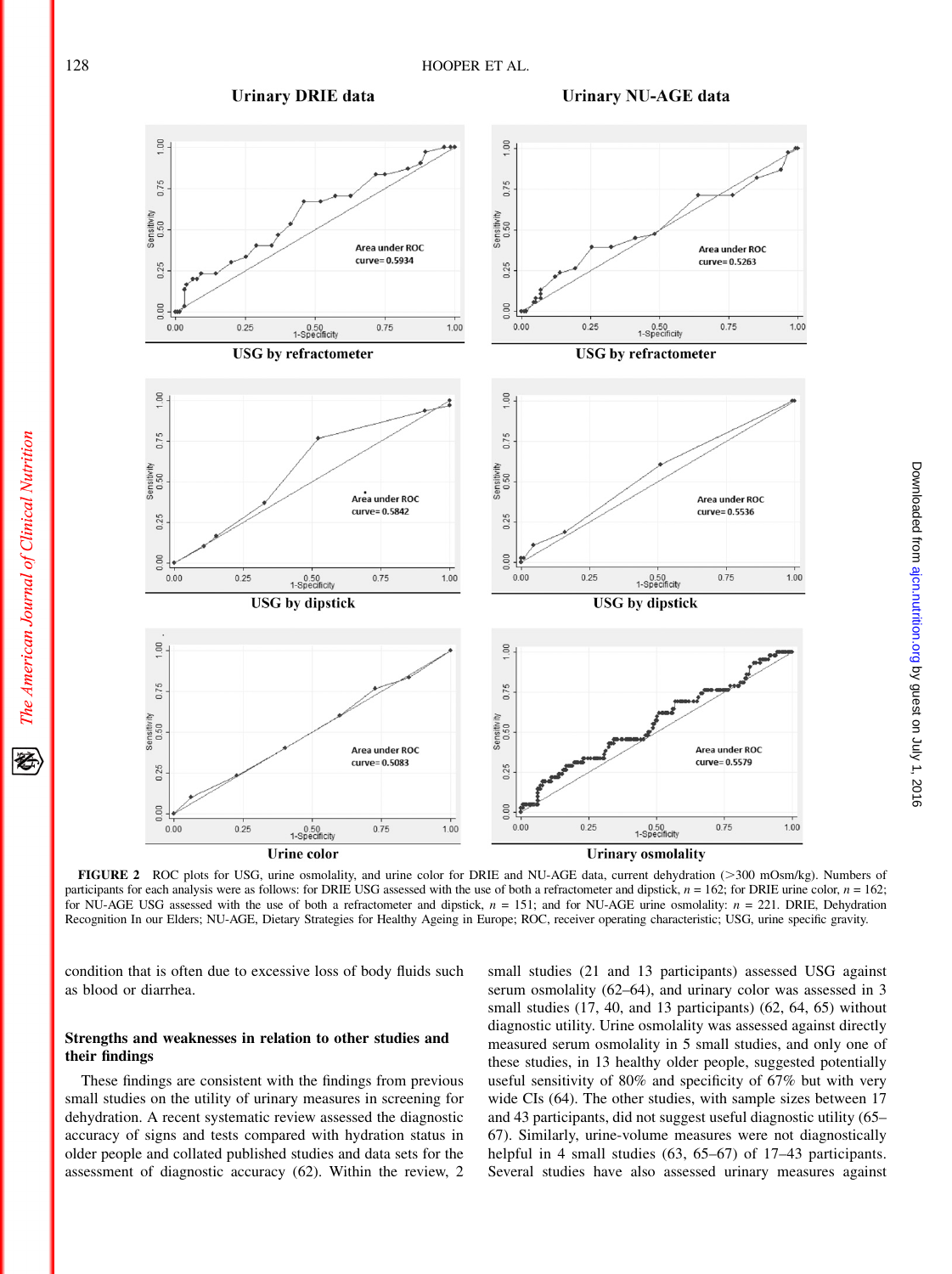calculated serum osmolarity, which is a less-good reference standard but, again, none of the studies showed that USG (2 studies), urinary osmolality, or urinary color (one study each) was useful (38, 62, 68, 69). More recently, Fortes et al. (44) used a combined reference standard of directly measured plasma osmolality and blood urea nitrogen in 130 patients (mean age: 78 y) who were admitted to an acute hospital care ward or emergency department and showed little value of urine color or USG. The current analyses, with much larger numbers of participants and a strong reference standard, confirm and extend the findings of these small studies that urinary measures are not helpful in screening for dehydration in older people.

## Meaning of the study: possible explanations and implications for clinicians and policymakers

The research that suggests that urinary tests can be used to diagnose dehydration in young, healthy populations (12, 25, 32– 36, 70) is in accordance with our understanding of the physiology of the body's response to dehydration (discussed above). It may seem surprising that urinary indexes do not work well in older adults. However, both thirst and the body's ability to concentrate urine decrease with age (70), and no relation was found between serum osmolality and expressed thirst in the DRIE population (14). Effective renal blood flow has been shown to decrease from 1077 mL  $\cdot$  min<sup>-1</sup>  $\cdot$  1.73 m<sup>-2</sup> in 20–29y-old men to 475 mL  $\cdot$  min<sup>-1</sup>  $\cdot$  1.73 m<sup>-2</sup> in 80–89-y-olds (71), whereas 60–79-y-olds had a 20% reduction in maximum urine osmolality and a 100% increase in the minimum urine flow rate compared with 20–39-y-olds (72). Because urinary tests to detect dehydration rely on normal kidney function, and ageing is associated with impaired kidney function (73, 74), it is perhaps not surprising that the ability of urinary measures to accurately reflect hydration status in older people is limited. Urine color, USG, urine osmolality, urine volume, and urinary measures such as pH, glucose, and protein should not be used to screen for dehydration, or as part of wider screens for dehydration, in older people because these measures are not sensitive or specific enough.

## Unanswered questions and future research

Although we could screen older people for dehydration using blood tests [for serum or plasma osmolality or, pragmatically, using serum osmolarity equations from blood tests carried out for other reasons (75)], there is a need for simple, noninvasive dehydration-screening tests that work well in older people. Future research should investigate potentially useful index tests for dehydration as well as combinations of index tests with the aim of creating and validating a useful screening test for dehydration in older people. Better understanding of the relations between changes in fluid intake, serum osmolality, and hypovolemia in older adults and, similarly, between serum osmolality, hypovolemia, and the hormones vasopressin, angiotensin II, and aldosterone involved in fluid conservation would be helpful to address relations between dehydration and other health states in older age.

The authors' responsibilities were as follows—LH: conceived the DRIE study; LH and DKB: wrote the first draft of the manuscript; LH, DKB, AA, RG, AJ, KM, SM, ET, and LS: carried out the data collection and analysis; LH, DKB, PRH, LS, JFP, and SJF-T: developed the research; SJF-T: conceived the NU-AGE study; and all authors: were accountable for all aspects of the work in ensuring that questions related to the accuracy or integrity of any part of the work were appropriately investigated and resolved, critically revised the manuscript for important intellectual content, and agreed on the final draft of the manuscript. LH was supplied with plane tickets and had hotel accommodation paid for 2 nights by the European Hydration Institute (EHI) for LH to give a talk on dehydration in older people at the European Hydration Institute's symposium at the International Congress of Nutrition, Granada, Spain, 16–18 September 2013. None of the other authors reported any conflicts of interest related to the study.

# REFERENCES

- 1. Thomas DR, Cote TR, Lawhorne L, Levenson SA, Rubenstein LZ, Smith DA, Stefanacci RG, Tangalos EG, Morley JE, Dehydration Council. Understanding clinical dehydration and its treatment. J Am Med Dir Assoc 2008;9:292–301.
- 2. Cheuvront SN, Kenefick RW. Dehydration: physiology, assessment, and performance effects. Compr Physiol 2014;4:257–85.
- 3. Hooper L, Bunn D, Jimoh FO, Fairweather-Tait SJ. Water-loss dehydration and aging. Mech Ageing Dev 2014;136–7:50–8.
- 4. Mange K, Matsuura D, Cizman B, Solo H, Ziyadeh FN, Goldfarb S, Neilson EG. Language guiding therapy: the case of dehydration versus volume depletion. Ann Intern Med 1997;127:848–53.
- 5. Stookey JD, Purser JL, Pieper CF, Cohen HJ. Plasma hypertonicity: Another marker of frailty? J Am Geriatr Soc 2004;52:1313–20.
- 6. El-Sharkawy AM, Watson P, Neal KR, Ljungqvist O, Maughan RJ, Sahota O, Lobo DN. Hydration and outcome in older patients admitted to hospital (The HOOP prospective cohort study). Age Ageing 2015; 44:943–7.
- 7. Bhalla A, Sankaralingam S, Dundas R, Swaminathan R, Wolfe CD, Rudd AG. Influence of raised plasma osmolality on clinical outcome after acute stroke. Stroke 2000;31:2043–8.
- 8. Siervo M, Bunn D, Prado C, Hooper L. Accuracy of prediction equations for serum osmolarity in frail older people with and without diabetes. Am J Clin Nutr 2014;100:867–76.
- 9. Institute of Medicine, Panel on Dietary Reference Intakes for Electrolytes and Water. Dietary Reference Intakes for water, potassium, sodium, chloride, and sulfate. Washington (DC): National Academies Press; 2004.
- 10. Cheuvront SN, Kenefick RW, Charkoudian N, Sawka MN. Physiologic basis for understanding quantitative dehydration assessment. Am J Clin Nutr 2013;97:455–62.
- 11. Shirreffs SM. Markers of hydration status. Eur J Clin Nutr 2003;57:S6–9.
- 12. Cheuvront SN, Ely BR, Kenefick RW, Sawka MN. Biological variation and diagnostic accuracy of dehydration assessment markers. Am J Clin Nutr 2010;92:565–73.
- 13. Vivanti A, Yu L, Palmer M, Dakin L, Sun J, Campbell K. Short-term body weight fluctuations in older well-hydrated hospitalised patients. J Hum Nutr Diet 2013;26:429–35.
- 14. Hooper L, Bunn DK, Downing A, Jimoh FO, Groves J, Free C, Cowap V, Potter JF, Hunter PR, Shepstone L. Which frail older people are dehydrated? The UK DRIE study. J Gerontol A Biol Sci Med Sci 2015 Nov 9 (Epub ahead of print; DOI: 10.1093/gerona/glv205).
- 15. Jimoh FO, Bunn D, Hooper L. Assessment of a self-reported drinks diary for the estimation of drinks intake by care home residents: Fluid Intake Study in the Elderly (FISE). J Nutr Health Aging 2015;19:491–6.
- 16. Gandy J. Water intake: validity of population assessment and recommendations. Eur J Nutr 2015;54:11–6.
- 17. Thomas DR, Tariq SH, Makhdomm S, Haddad R, Moinuddin A. Physician misdiagnosis of dehydration in older adults. J Am Med Dir Assoc 2003;4:251–4.
- 18. Leibovitz A, Baumoehl Y, Lubart E, Yaina A, Platinovitz N, Segal R. Dehydration among long-term care elderly patients with oropharyngeal dysphagia. Gerontology 2007;53:179–83.
- 19. Mentes J. Managing oral hydration. In: Boltz M, Capezuti E, Fulmer T, Zwicker D, editors. Evidence-based geriatric nursing protocols for best practice. 4th ed. New York: Springer Publishing Company; 2012. p. 419–38.
- 20. Wotton K, Crannitch K, Munt R. Prevalence, risk factors and strategies to prevent dehydration in older adults. Contemp Nurse 2008;31: 44–56.

by guest on July 1, 2016 [ajcn.nutrition.org](http://ajcn.nutrition.org/) Downloaded from

Downloaded from ajon.nutrition.org by guest on July 1, 2016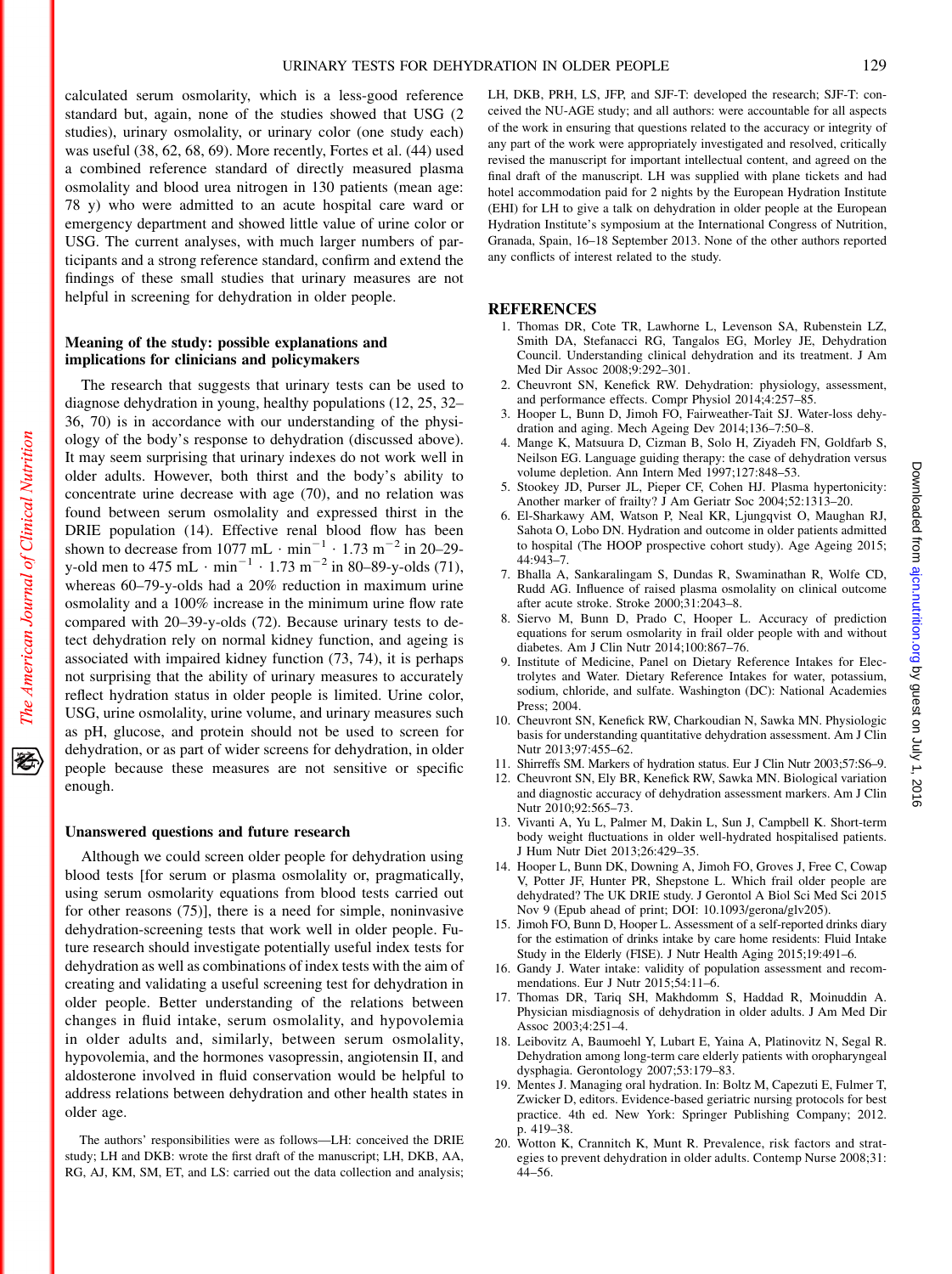- 21. Dougherty L, Lister S. The Royal Marsden Hospital manual of clinical nursing procedures. Oxford (United Kingdom): Wiley-Blackwell; 2011.
- 22. Woodward M. Guidelines to effective hydration in aged care facilities [Internet]. Version current April 2013 [cited 2015 Jul 6]. Available from: http://www.hydralyte.ca/wp-content/uploads/2014/07/HBR9- 0413\_Hydration-in-aged-care-facilities-12pp\_V2 pdf 2013.
- 23. Kavouras SA. Assessing hydration status. Curr Opin Clin Nutr Metab Care 2002;5:519–24.
- 24. Armstrong LE. Assessing hydration status: the elusive gold standard. J Am Coll Nutr 2007;26:575S–84S.
- 25. Armstrong LE, Maresh C, Castellani J, Bergeron MF, Kenefick RW, LaGasse KE, Riebe D. Urinary indices of hydration status. Int J Sport Nutr 1994;4:265–79.
- 26. Docherty B. Physical assessment of hydration. Nurs Times 2008;104:9.
- 27. Begum MN, Johnson CS. A review of the literature on dehydration in the institutionalized elderly. e-SPEN 2010;5:e47–53.
- 28. Bryant H. Dehydration in older people: assessment and management. Emerg Nurse 2007;15:22–6.
- 29. Grandjean AC, Reimers KJ, Buyckx ME. Hydration: issues for the 21st century. Nutr Rev 2003;61:261–71.
- 30. Lima Ribeiro SM, Morley JE. Dehydration is difficult to detect and prevent in nursing homes. J Am Med Dir Assoc 2015;16:175–6.
- 31. NHS Choices. Dehydration symptoms [Internet]. 2015 [cited 2015 Mar 15]. Available from: http://www.nhs.uk/Conditions/Dehydration/ Pages/Symptoms aspx 2015.
- 32. Lapides J, Bourne RB, Maclean LR. Clinical signs of dehydration and extracellular fluid loss. JAMA 1965;191:413–5.
- 33. Perrier E, Vergne S, Klein A, Poupin M, Rondeau P, LeBellego L, Armstrong LE, Lang F, Stookey JD, Tack I. Hydration biomarkers in free-living adults with different levels of habitual fluid consumption. Br J Nutr 2013;109:1678–87.
- Cheuvront SN, Sawka MN. Hydration assessment of athletes. Sports Science Exchange 2005;18:1–12.
- 35. Shirreffs SM, Merson SJ, Fraser SM, Archer DT. The effects of fluid restriction on hydration status and subjective feelings in man. Br J Nutr 2004;91:951–8.
- 36. McKenzie AL, Munoz CX, Armstrong LE. Accuracy of urine color to detect equal to or greater than 2% body mass loss in men. J Athl Train 2015;50:1306–9.
- 37. Vivanti A, Harvey K, Ash S, Battistutta D. Clinical assessment of dehydration in older people admitted to hospital: what are the strongest indicators? Arch Gerontol Geriatr 2008;47:340–55.
- 38. Rowat A, Smith L, Graham C, Lyle D, Horsburgh D, Dennis M. A pilot study to assess if urine specific gravity and urine colour charts are useful indicators of dehdyration in acute stroke patients. J Adv Nurs 2011;67:1976–83.
- 39. Shimizu M, Kinoshita K, Hattori K, Ota Y, Kanai T, Kobayashi H, Tokuda Y. Physical signs of dehydration in the elderly. Intern Med 2012;51:1207–10.
- 40. Rathnayake T. Dehydration: assessment. Adelaide (Australian): University of Adelaide, Joanna Briggs Institute; 2013.
- 41. American Medical Directors Association (AMDA). Dehydration and fluid maintenance in the long-term care setting. Columbia (MD): American Medical Directors Association (AMDA); 2009.
- 42. Mentes JC, Wakefield B, Culp KR. Use of a urine color chart to monitor hydration status in nursing home residents. Biol Res Nurs 2006;7:197–203.
- 43. Wakefield B, Mentes J, Diggelmann L, Culp K. Monitoring hydration status in elderly veterans. West J Nurs Res 2002;24:132–42.
- 44. Fortes MB, Raymond-Barker P, Bishop C, Elghenzai S, Oliver SJ, Walsh NP. Is this elderly patient dehydrated? Diagnostic accuracy of hydration assessment using physical signs, urine, and saliva markers. J Am Med Dir Assoc 2015;16:221–8.
- 45. Hooper L, Bunn D. DRIE dehydration recognition in our elders [Internet]. 2014 [cited 2015 Sep 20]. Available from: http://driestudy appspot.com/.
- 46. Stuempfle KJ, Drury DG. Comparison of 3 methods to assess urine specific gravity in collegiate wrestlers. J Athl Train 2003;38:315–9.
- 47. Mahoney FI, Barthel D. Functional evaluation: the Barthel Index. Md State Med J 1965;14:61–5.
- 48. Folstein MF, Folstein SE, McHugh PR. "Mini-mental state". A practical method for grading the cognitive state of patients for the clinician. J Psychiatr Res 1975;12:189–98.
- 49. Santoro A, Pini A, Scurti M, Palmas G, Berendsen A, Brzozowska A, Pietruszka B, Szczecinska A, Cano N, Meunier N, et al. Combating inflammaging through a Mediterranean whole diet approach: the NU-AGE project's conceptual framework and design. Mech Ageing Dev 2014;136–7:3–13.
- 50. Berendsen A, Santoro A, Pini A, Cevenini E, Ostan R, Pietruszka B, Rolf K, Cano N, Caille A, Lyon-Belgy N, et al. A parallel randomized trial on the effect of a healthful diet on inflammageing and its consequences in European elderly people: design of the NU-AGE dietary intervention study. Mech Ageing Dev 2013;134:523– 30.
- 51. Fried LP, Tangen CM, Walston J, Newman AB, Hirsch C, Gottdiener J, Seeman T, Tracy R, Kop WJ, Burke G, et al. Frailty in older adults: evidence for a phenotype. J Gerontol A Biol Sci Med Sci 2001;56: M146–56.
- 52. Katz S, Ford AB, Moskowitz RW, Jackson BA, Jaffe MW. Studies of illness in the aged. The index of ADL: a standardized measure of biological and psychosocial function. JAMA 1963;185:914–9.
- 53. Lawton MP, Brody EM. Assessment of older people: self-maintaining and instrumental activities of daily living. Gerontologist 1969;9:179– 86.
- 54. Bossuyt PM, Reitsma JB, Bruns DE, Gastonis PP, Glasziou PP, Irwig LM, Lijmer JG, Moher D, Rennie D, de Vet HC, et al. Toward complete and accurate reporting of studies of diagnostic accuracy: the STARD initiative. BMJ 2003;326:41–4.
- 55. Schreier C, Kremer W, Huber F, Neumann S, Pagel P, Kienemann K, Pestel S, numares GROUP. Reproducibility of NMR analysis of urine samples?: impact of sample preparation, storage conditions, and animal health status. BioMed Research International 2013;2013:ID 878374.
- 56. Van Berkel E, Schel O, Boer K. Influence of the storage temperature on urine analysis in timed samples. Ned Tijdschr voor Klin Chemie en Lab 2010;35:173–4.
- 57. Cheuvront SN, Kenefick RW, Charkoudian N, Sawka MN. Reply to LE Armstrong et al. Am J Clin Nutr 2013;98:505–6.
- 58. Armstrong LE, Maughan RJ, Senay LC, Shirreffs SM. Limitations to the use of plasma osmolality as a hydration marker. Am J Clin Nutr 2013;98:503–4.
- 59. Sterns RH, Spital A. Disorders of water balance. In: Kokko JP, Tannen RL, editors. Fluids and electrolytes. 2nd ed. Philadelphia: WB Saunders Company; 1990. p. 139–94.
- 60. Son SJ, Filosa JA, Potapenko ES, Biancardi VC, Zheng H, Patel KP, Tobin VA, Ludwig M, Stern JE. Dendritic peptide release mediates interpopulation crosstalk between neurosecretory and preautonomic networks. Neuron 2013;78:1036–49.
- 61. Bunn D, Jimoh FO, Howard Wilsher S, Hooper L. Increasing fluid intake and reducing dehydration risk in older people living in long-term care: a systematic review. J Am Med Dir Assoc 2015;16:101–13.
- 62. Hooper L, Abdelhamid A, Atreed NJ, Campbell WW, Chassagne P, Channell AM, Culp KR, Fletcher SJ, Fortes MB, Fuller N, et al. Clinical symptoms, signs and tests for identification of impending and current water-loss dehydration in older people. Cochrane Database Syst Rev 2015;2015:CD009647.
- 63. Bossingham MJ, Carnell NS, Campbell WW. Water balance, hydration status, and fat-free mass hydration in younger and older adults. Am J Clin Nutr 2005;81:1342–50.
- 64. Sjöstrand F, Rodhe P, Berglund E, Lundstrom N, Svensen C. The use of a noninvasive hemoglobin monitor for volume kinetic analysis in an emergency room setting. Anesth Analg 2013;116:337–42.
- 65. Fletcher SJ, Slaymaker AE, Bodenham AR, Vucevic M, Fletcher SJ, Slaymaker AE, Bodenham AR, Vucevic M. Urine colour as an index of hydration in critically ill patients. Anaesthesia 1999;54: 189–92.
- 66. Johnson TM, Miller M, Pillion DJ, Ouslander JG. Arginine vasopressin and nocturnal polyuria in older adults with frequent nighttime voiding. J Urol 2003;170:480–4.
- 67. Lindner G, Kneidinger N, Holzinger U, Druml W, Schwarz C, Lindner G, Kneidinger N, Holzinger U, Druml W, Schwarz C. Tonicity balance in patients with hypernatremia acquired in the intensive care unit. Am J Kidney Dis 2009;54:674–9.
- 68. Culp K, Mentes J, Wakefield B, Culp K, Mentes J, Wakefield B. Hydration and acute confusion in long-term care residents. West J Nurs Res 2003;25:251–66.

The American Journal of Clinical Nutrition

犵